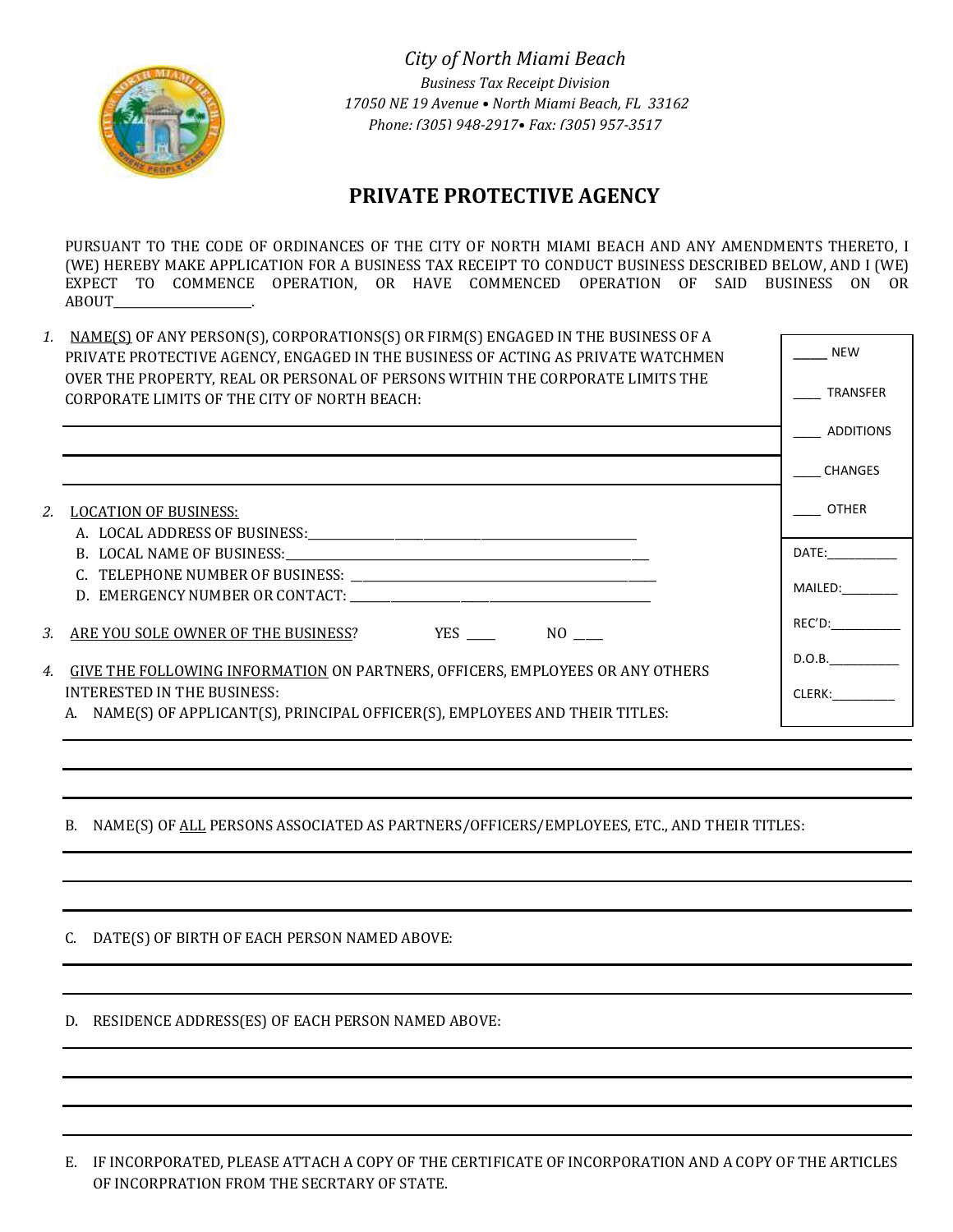- F. IF AGENCY OPERATES UNDER A NAME OTHER THAN ITS OWN, IT SHALL FILE WITH THE CHIEF OF POLICE A TRUE COPY OF THE AFFIDAVIT REQUIRED BY THE "FICTITIOUS NAME STATUTE" (F.S. 1951 SECTION 865.09) OF THE STATE OF FLORIDA AND CERTIFIED BY THE CLERK OF THE MIAMI-DADE COUNTY CIRCUIT COURT SHOWING THE BOOK AND PAGE WHERE SAME HAS BEEN RECORDED.
- *5.* EMPLOYEES' HISTORY: PLEASE SUBMIT THE NAME, ANDDRESS AND A BRIEF HISTORY OF ANY AND ALL EMPLOYEES OF THE BUSINESS. IF NOT APPLICABLE, WRITE "NOT APPLICABLE" BELOW:
- 6. STATE THE EXACT (OR APPROXIMATE) DATE THE BUSINESS WILL COMMENCE OR HAS COMMENCED OPERATION IN THE CITY OF NORTH MIAMI BEACH.
- 7. IS THIS A NEW BUSINESS, TRANSFER OF LOCATION, OR CHANGE OF OWNERSHIP?
	- A. NEW: \_\_\_\_\_\_\_\_\_\_\_\_\_\_\_\_\_\_\_\_\_\_\_\_\_\_\_\_\_\_\_\_\_\_\_\_\_\_\_\_\_\_\_\_\_\_\_\_\_\_\_\_\_\_\_\_\_\_\_\_\_\_\_\_\_\_\_\_\_\_\_\_\_\_\_\_\_\_\_\_\_\_\_\_\_\_\_\_\_\_\_\_\_\_\_\_\_\_\_\_\_\_\_\_\_\_\_\_\_\_
	- B. TRANSFER:
		- 1. LOCATION FROM: \_\_\_\_\_\_\_\_\_\_\_\_\_\_\_\_\_\_\_\_\_\_\_\_\_\_\_\_\_\_\_\_\_\_\_\_\_\_\_\_\_\_\_\_\_\_\_\_\_\_\_\_\_\_\_\_\_\_\_\_\_\_\_\_\_\_\_\_\_\_\_\_\_\_\_\_\_\_\_\_\_\_\_\_\_\_\_\_\_\_\_ TO: \_\_\_\_\_\_\_\_\_\_\_\_\_\_\_\_\_\_\_\_\_\_\_\_\_\_\_\_\_\_\_\_\_\_\_\_\_\_\_\_\_\_\_\_\_\_\_\_\_\_\_\_\_\_\_\_\_\_\_\_\_\_\_\_\_\_\_\_\_\_\_\_\_\_\_\_\_\_\_\_\_\_\_\_\_\_\_\_\_\_\_\_\_\_\_\_\_\_\_\_\_\_\_\_\_\_\_\_ 2. OWNERSHIP FROM:
			- $TO:$

## **NOTICE**

BUSINESS TAX RECEIPTS ARE ISSUED ONLY AFTER APPROVAL OF ZONING, BUILDING, FIRE INSPECTIONS (WHERE APPLICABLE), PAYMENT OF SANITATION AND INPLANT FEE (WHERE APPLICABLE).

I CERTIFY THAT ALL INFORMATION SHOWN ABOVE TO BE TRUE AND CORRECT, AND I DO UNDERSTAND THAT THE SAID BUSINESS AND/OR PREMISE IS NONTRANSFERABLE WITHOUT CITY APPROVAL. BUSINESS TAX RECEIPTS OBTAINED ON A MISREPRESENTATION OF A MATERIAL FACT ARE NULL AND VOID.

\_\_\_\_\_\_\_\_\_\_\_\_\_\_\_\_\_\_\_\_\_\_\_\_\_\_\_ \_\_\_\_\_\_\_\_\_\_\_\_\_\_\_\_\_\_\_\_\_\_\_\_\_\_\_\_\_\_\_\_\_\_\_\_\_\_\_\_\_\_\_\_\_\_\_\_\_\_\_\_\_\_\_\_\_\_\_\_\_\_\_\_\_\_\_\_\_\_\_\_\_\_\_\_\_\_\_\_\_\_\_\_\_\_\_\_\_\_\_\_\_\_\_\_\_\_ DATE OF APPLICATION BUSINESS NAME CLERK: \_\_\_\_\_\_\_\_\_\_\_\_\_\_\_\_\_\_\_\_\_\_\_ APPLICANT OR AUTHORIZED AGENT: \_\_\_\_\_\_\_\_\_\_\_\_\_\_\_\_\_\_

#### **NOTICE**

YOU ARE REQUIRED TO SUBMIT A BOND IN THE AMOUNT OF ONE THOUSAND DOLLARS (\$1,000.00) IN CASH OR WITH SOME SURETY COMPANY AUTHORIZED TO DO BUSINESS IN THE STATE OF FLORIDA, PRIOR TO ISSUANCE OF SAID BUSINESS TAX RECEIPT.

THE BOND SHALL BE CONDITIONED, GENERALLY, AS FOLLOWS: "THE CONDITION OF THE ABOVE OBLIGATION IS THAT WHEREAS, THE SAID PRINCIPAL HAS BEEN ISSUED A BUSINESS TAX RECEIPT TO OPERATE A "PATROL AGENCY" IN THE CITY OF NORTH MIAMI BEACH IN ACCORDANCE WITH THE TERMS AND PROVISIONS OF ORDINANCE NO. 953 OF SAID CITY.

"NOW, THEREFORE, IF THE SAID PRINCIPAL SHALL WELL AND TRULY COMPLY WITH ALL OF THE TERMS AND CONDITIONS OF SAID ORDINANCE AND SHALL WELL AND TRULY INDEMNIFY AY AND ALL PERSONS OF AND FROM ANY ILLEGAL ACT AND ANY WRONGFUL OR NEGLIGENT ACTS OF COMMISSION OR OMISSION BY THE PRINCIPAL OR ANY AGENT OR EMPLOYEE OF SAID PRINCIPAL, THEN THIS OBLIGATION TO BE NULL AND VOID, OTHERWISE TO BE IN FULL FORCE AND EFFECT."

AS AN ALTERNATIVE COMPLIANCE, A PATROL AGENCY MAY OBTAIN BEFORE BEGINNING BUSINESS AND SHALL KEEP IN FORCE THROUGHOUT THE TERM OF SUCH BUSINESS TAX RECEIPT, A POLICY OF INSURANCE IN AN AMOUNT NOT LESS THAN ONE THOUSAND (\$1,000.OO) DOLLARS INSURING THE CITY, THE PATROL AGENCY AND ALL AGENTS AND EMPLOYEES OF THE PATROL AGENCY AGAINST LIABILITY TO THE PUBLIC , INCLUDING ITS CUSTOMERS AND CLIENTS, FOR ANY LOSS OCCASIONED BY ANY ILLEGAL ACT AND ANY WRONGFUL OR NEGLIGENT ACTS OF COMMISION OR OMISSION BY THE PATROL AGENCY OR ANY AGENT OR EMPLOYEE THEREOF. THE POLICY OF INSURANCE SHALL BE INSPECTED AND APPROVED BY THE CITY ATTORNEY BEFORE DOING BUSINESS IN THE CITY OF NORTH MIAMI BEACH.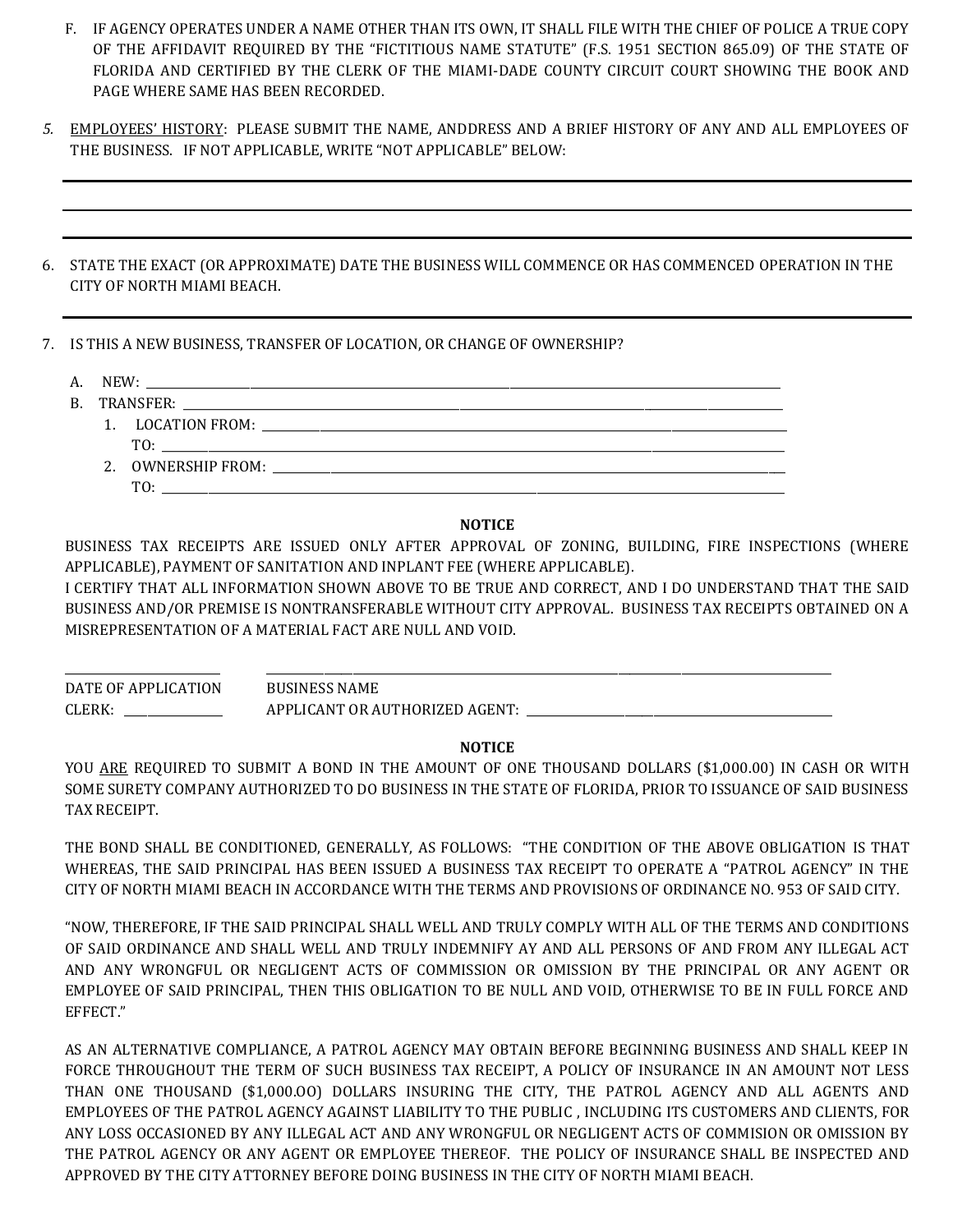

TO: COMMUNITY DEVELOPMENT DIVISION BUSINESS TAX RECEIPT DEPARTMENT CITY OF NORTH MIAMI BEACH

RE: PRIVATE PROTECTIVE AGENCY

\*\*\*\*\*\*\*\*\*\*\*\*\*\*\*\*\*\*\*\*\*\*\*\*\*\*\*\*\*\*\*\*\*\*\*\*\*\*\*\*\*\*\*\*\*\*\*\*\*\*\*\*\*\*\*\*\*\*\*\*\*\*\*\*\*\*\*\*\*\*\*\*\*\*\*\*\*\*\*\*\*\*\*\*\*\*\*\*\*\*\*\*\*\*\*\*\*\*\*\*\*\*

THIS FORM SHALL, SERVE TO CERTIFY THAT ATHE UNDERSIGNED INDIVIDUAL, PERSON, BUSINESS, PROFESSION(AL) OR OCCUPATION HAS BEEN FULLY INFORMED BY THE CITY OF NORTH MIAMI BEACH OF THE PROVISIONS OF THE CODE OF ORDIANCES WHICH REALTE TO PRIVATE PROTECTIVE AGENCY, AND, THAT I HAVE FULL AND COMPLETE KNOWLEDGE AND UNDERSTANDING OF MY DUTIES AND RESPONSIBILITIES WITH RESPECT TO THE FOREGOING.

BUSINESS NAME

APPLICANT OR AUTHORIZED AGENT

\_\_\_\_\_\_\_\_\_\_\_\_\_\_\_\_\_\_\_\_\_\_\_\_\_\_\_\_\_\_\_\_\_\_\_\_\_\_\_\_\_\_\_\_\_\_\_\_\_\_\_\_

\_\_\_\_\_\_\_\_\_\_\_\_\_\_\_\_\_\_\_\_\_\_\_\_\_\_\_\_\_\_\_\_\_\_\_\_\_\_\_\_\_\_\_\_\_\_\_\_\_\_\_\_\_

\_\_\_\_\_\_\_\_\_\_\_\_\_\_\_\_\_\_\_\_\_\_\_\_\_\_\_\_\_\_\_\_\_\_\_\_\_\_\_\_\_\_\_\_\_\_\_\_\_\_\_\_\_

DATE SIGNED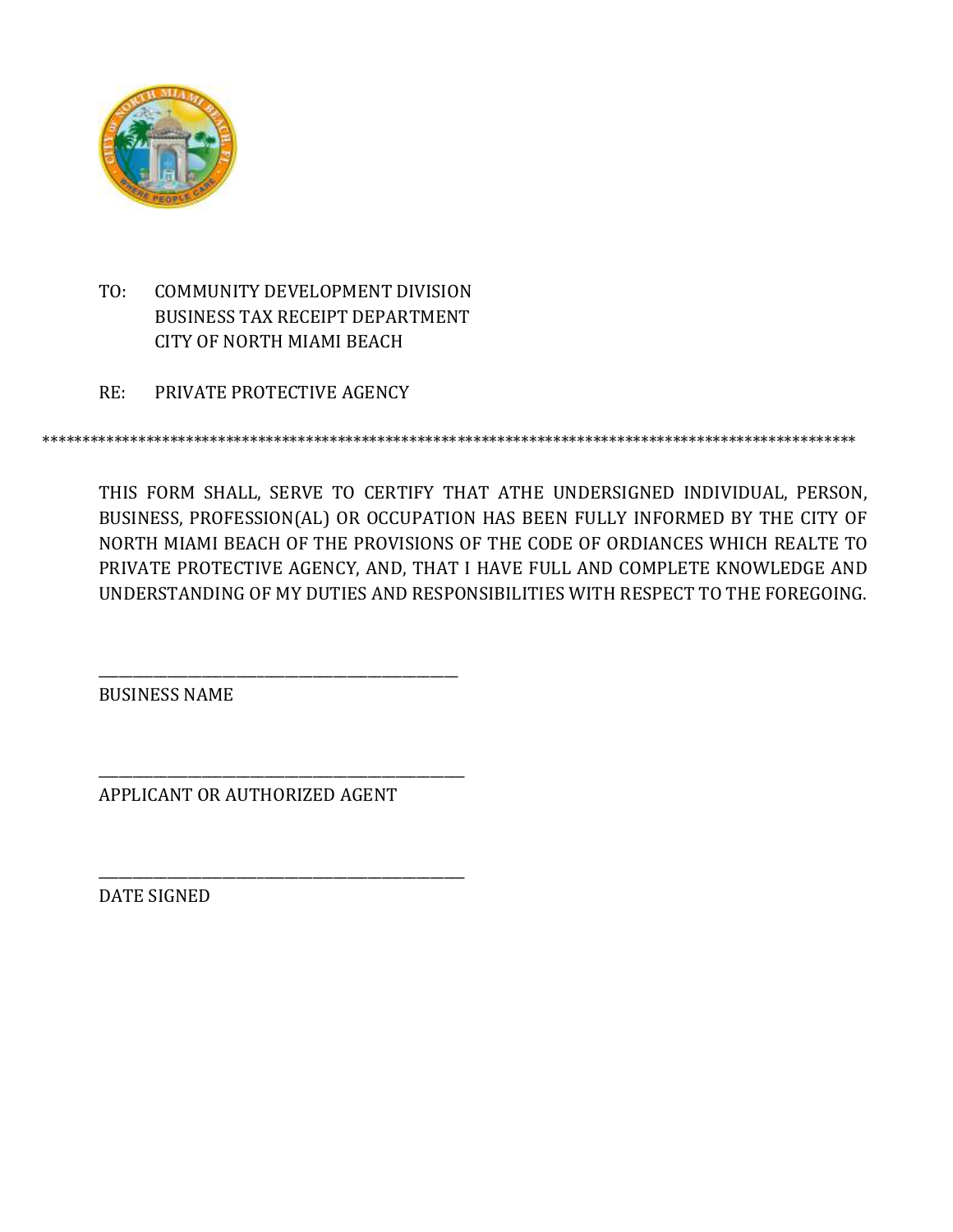

# **12-14 – PRIVATE PROTECTIVE AGENCIES**

## **12-14.1 Definitions.**

As used in this section:

*Private protective agency* or *patrol agency* shall mean any person who is engaged in the business of acting as private watchman over the property, real or personal of persons within the corporate limits of the City.

(1957 Code § 12-51; Ord. No. 953 § 2, 12-2-58)

# **12-14.2 Business Tax Receipt Required.**

No person shall engage in the business of patrol agency or private protective agency without having first obtained a business tax receipt from the City Clerk and without complying with all of the provisions of this section.

(1957 Code § 12-52; Ord. No. 953 § 1, 12-2-58)

## **12-14.3 Application for a Business Tax Receipt.**

Any person desiring to engage in the business of private protective agency or patrol agency shall first make application to the City Clerk for a license upon a form or forms to be prescribed by the City Clerk, which form shall set out in detail the information sought herein.

(Ord. No. 953 § 3, 12-2-58; 1957 Code § 12-53)

## **12-14.4 Investigation of Applicant.**

Upon receiving the application required in subsection  $12-14.3$ , the City Clerk shall instruct the Chief of Police to make, and the Chief shall make a proper investigation for the purpose of ascertaining whether the applicant is qualified to engage in the occupation of private protective agency or patrol agency as well as the past record of such applicant on the question of honesty, integrity, truthfulness and other qualifications of like nature.

(1957 Code § 12-54; Ord. No. 953 § 4, 12-2-58)

## **12-14.5 Issuance of Business Tax Receipt; Fee.**

If, after investigation, as required by the preceding section, the Chief of Police shall, in writing, state that he is of the opinion that the applicant is qualified, and shall so notify the City Clerk, the business tax receipt required by subsection [12-14.2](https://library.municode.com/fl/north_miami_beach/codes/code_of_ordinances?nodeId=PTIICOOR_CHXIILOBUTARERE_ARTIIICOSPBUTARE_12-14PRPRAG_12-14.2BUTARERE) shall be issued to the applicant upon the payment of the business tax required by the City; payable on the same basis and for the same term as are other business tax receipt of the City.

(1957 Code § 12-55; Ord. No. 953 § 5, 122-58)

## **12-14.6 Insurance Required.**

- a. A patrol agency shall furnish to the City Clerk before beginning business and shall keep in force throughout the term of such business tax receipt's proof of liability insurance in an amount and form sufficient to satisfy State requirements, which insurance shall be approved by the Clerk as to its form and sufficiency.
- b. The bond shall be conditioned, generally, as follows: "The condition of the above obligation is such that whereas, the principal has been issued a business tax receipt to operate a 'Patrol Agency' in the City of North Miami Beach in accordance with the terms and provisions of Ordinance No. 953 of the City. "Now, therefore, if the principal shall well and truly comply with all of the terms and conditions of the Ordinance and shall well and truly indemnify any and all persons of and from any illegal act and any wrongful or negligent acts of commission or omission by the principal or any agent or employee of the principal, then this obligation to be null and

void, otherwise to be in full force and effect."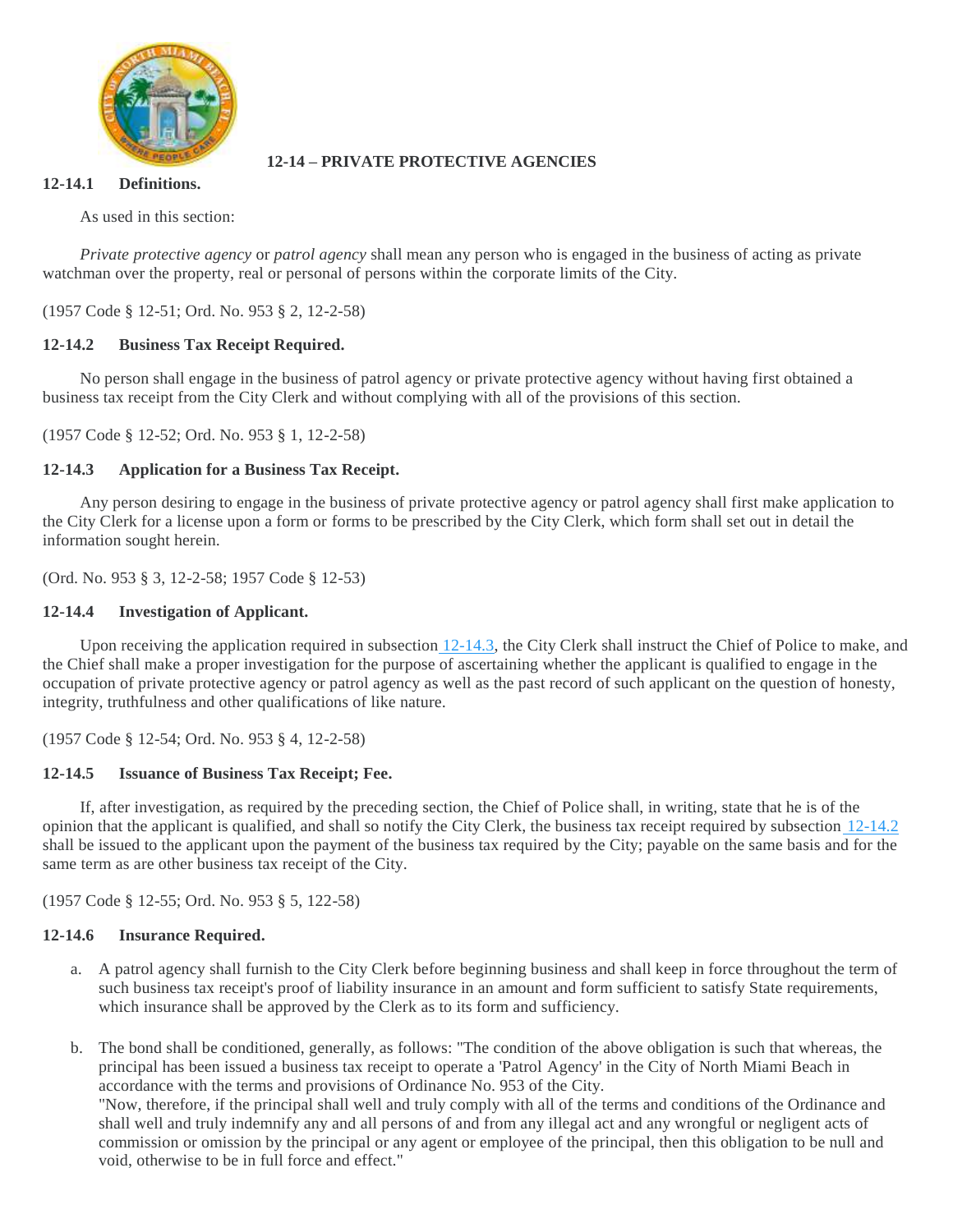c. As an alternative compliance, a patrol agency may obtain before beginning business, and shall keep in force throughout the term of such business tax receipt, a policy of insurance in an amount not less than one thousand (\$1,000.00) dollars insuring the City, the patrol agency and all agents and employees of the patrol agency against liability to the public, including its customers or clients, for any loss occasioned by any illegal act and any wrongful or negligent acts of commission or omission by the patrol agency or any agent or employee thereof. The policy of insurance shall be inspected and approved by the City Attorney before the patrol agency begins doing business in the City.

(1957 Code § 12-56; Ord. No. 953 § 6, 12-2-58; Ord. No. 92-4 § 2, 4-7-92)

## **12-14.7 Employment of Minors Prohibited.**

No holder of a business tax receipt, under the provisions of this section shall employ any person under the age of twentyone (21) years to act as watchman or patrolman.

(1957 Code § 12-57; Ord. No. 953 § 7, 12-2-58)

## **12-14.8 Employee's History to be Furnished to the City Clerk.**

No holder of a business tax receipt under the provisions of this section, shall employ any person without having furnished to the City Clerk the name, address and a brief history of such employee.

(1957 Code § 12-58; Ord. No. 953 § 8, 12-2-58)

## **12-14.9 Photographs and Fingerprints of Employees to be Filed with City.**

No person, whether the applicant himself, or if a corporation, no persons employed by such corporation, or if an individual, no persons employed by such individual, shall perform any services whatever in connection with the occupation or business of private protective agency or patrol agency without first having given to the Chief of Police one (1) or more photographs of all persons engaged in such business or occupation or employed therein, together with the fingerprints of such persons, and not until after due investigation by the Chief of Police finding such persons to be properly qualified as to honesty and integrity and past record.

(1957 Code § 12-59; Ord. No. 953 § 9, 12-2-58)

## **12-14.10 Office Required in City.**

A patrol agency shall keep open and maintain a business office in the City which shall be kept open at such times as the Chief of Police may from time to time have prescribed.

(1957 Code § 12-60; Ord. No. 953 § 10, 12-2-58)

## **12-14.11 Employee's Minimum Experience; Good Standing Required; Statutory Compliance; Backers, Names Filed, of Good Character.**

- a. The manager or managers and all employees employed by a patrol agency in a supervisory capacity shall have had at least two (2) years' experience in the patrol agency business or occupation, or shall have had at least two (2) years' experience as a public law enforcement officer or shall have satisfactorily completed four (4) academic years of high school or the substantial equivalent thereof.
- b. If the patrol agency is incorporated, it shall be fully qualified and in good standing under the laws of Florida as evidenced by a certificate of the Secretary of State of Florida which shall be c. filed with the application for business tax receipt.
- c. If the patrol agency, whether incorporated or not, operates under a name other than its own, the patrol agency shall comply with the "Fictitious Name Statute" of Florida (F.S. 1951, See. 865.09) and shall file with the Chief of Police a true copy of the affidavit required by the statute certified by the Clerk of the Miami-Dade County Circuit Court and showing the book and page where the same has been recorded.
- d. A patrol agency shall, upon applying for a business tax receipt and on or before September 30 of each and every year thereafter, file an affidavit with the Chief of Police showing the names and addresses of all persons financially interested in the agency and the amount of percentage of their respective interests. The affidavit shall also set forth the names, ages and addresses of all officers, agents and employees of the patrol agency, together with a brief personal history of each. The affidavit shall be made by the resident manager referred to herein. The Chief of Police may require any patrol agency holding a business tax receipt to file such an affidavit at such other times as he deems necessary, not to exceed a total of four (4) times a year.